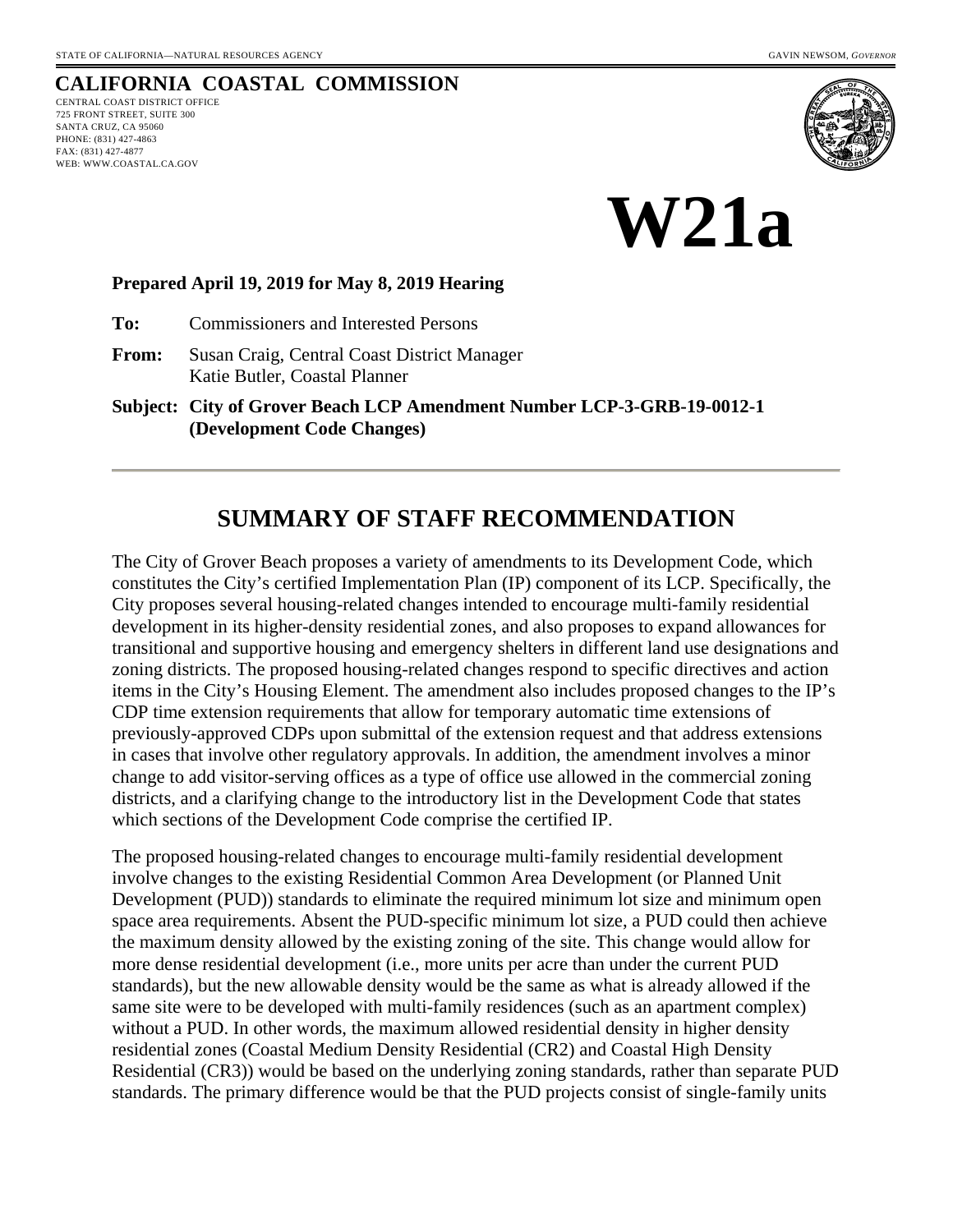on their own separate lots that are bought and sold individually. Elimination of the open space area requirement for PUDs would allow for density consistent with the zoning, and the existing private yard area requirement for each PUD unit would continue to apply. As such, the proposed change is quite minor as applied and would not invoke LCP inconsistencies in regards to potential coverage and density issues, including with respect to public services, and PUD projects must still meet the applicable LCP standards related to environmentally sensitive habitat area (ESHA), wetlands, flood hazards, and public view requirements, and therefore the proposed change is consistent with the Land Use Plan.

Next, the proposed changes would add transitional and supportive housing as an allowed use in those commercial and industrial zoning districts that already allow residential uses. In making this change, this type of housing would then be allowed in all districts where residential use is allowed. This would be consistent with the LUP's allowance for residential use in the commercial and industrial districts, and would not introduce a new type of use incompatible with existing allowed uses. All existing LCP standards with respect to physical development of a site for residential use, as well as all existing standards related to ESHA, public view requirements, etc., would continue to apply in these commercial and industrial districts and, as such, the addition of another type of residential use to the commercial and industrial districts, which does not result in impacts to coastal resources, is consistent with the LUP. Regarding emergency shelters, which are allowed only in the City's industrial areas that include an emergency shelter overlay zone (the coastal zone portion of which is a relatively small one-block area of the City), this use is currently required to be 1,000 feet from another homeless shelter, and the proposed amendment would reduce that distance to 300 feet. The proposed reduction in distance between shelters would not result in any impacts to coastal resources or public access given the existing developed, industrial nature of the City's emergency shelter overlay zone, and the fact that the use itself remains consistent with the LUP's Industrial land use designation.

The other portions of the proposed amendment encompass minor procedural clean-up and clarifications to the IP, including to: clarify in the introductory text of the IP which components of the Development Code comprise the IP; correct the inadvertent deletion of visitor-serving offices as a type of office use allowable in the commercial zoning districts (Coastal Visitor-Serving Commercial (CVS) and Coastal Commercial (CC)); and add language to allow an automatic CDP time extension for 60 days or until the time extension application is acted on (whichever comes last), beginning at the time the City receives an extension application. This proposed amendment would also allow additional extensions beyond the three year-long extensions currently allowed in the event that other federal, state, or local permits required for the project have not yet been obtained (provided the delay has not been caused by the Applicant's failure to pursue those other permits). These changes would make more specific the existing procedural regulations related to CDP implementation, and would strengthen the LCP by providing increased clarity related to the issuance of CDP time extensions.

In sum, the proposed IP amendment provides for minor changes to existing standards that allow the City to meet its Housing Element requirements without resulting in impacts to coastal resources or significant changes to the coastal zone built environment overall. The amendment also provides clarity on some procedural aspects of the IP that will aid in improving and streamlining the CDP process. Thus, Staff recommends that the Commission approve the LCP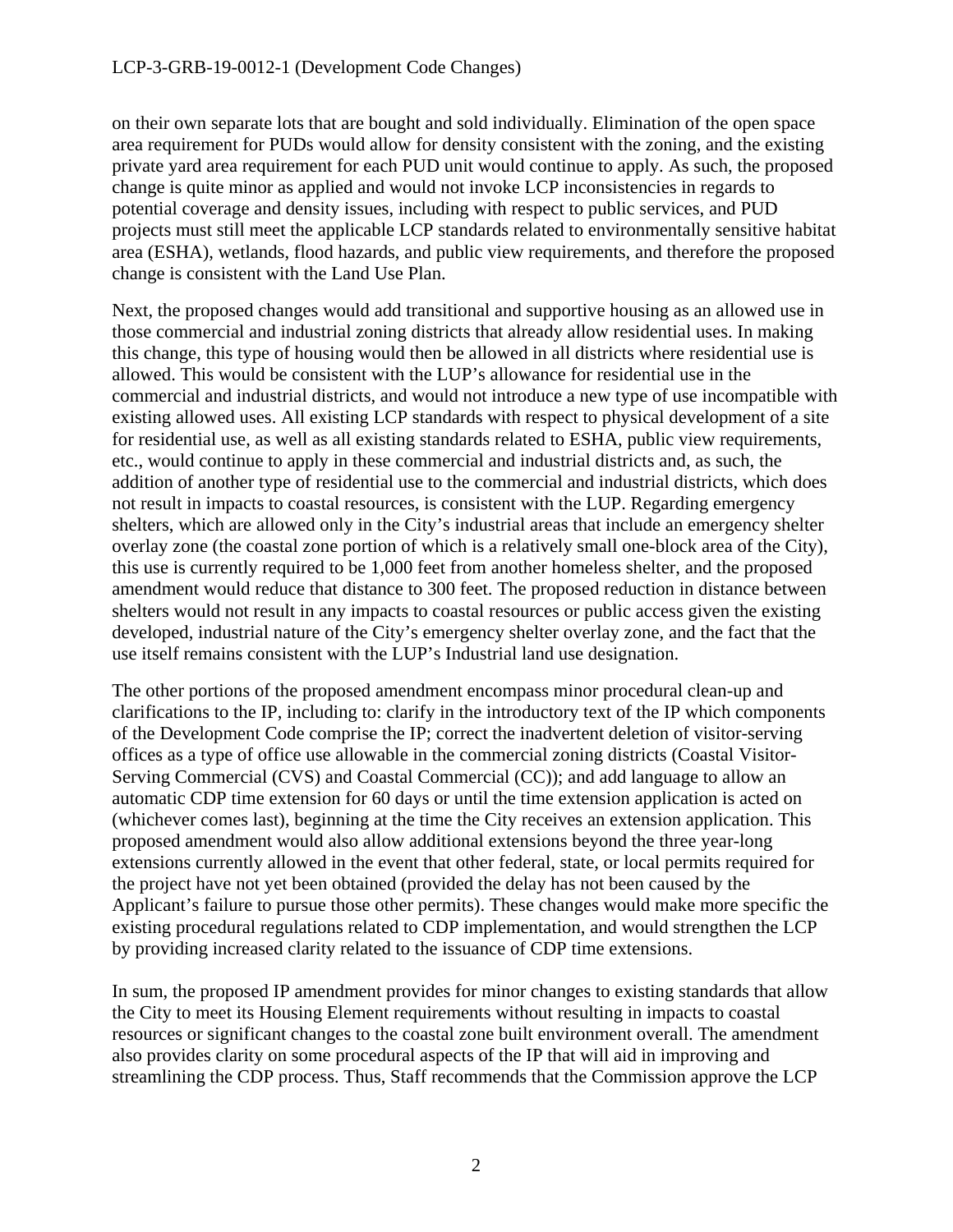amendment as submitted. The required motion and resolution to implement this recommendation begin on page 5 below.

#### **Staff Note: LCP Amendment Action Deadline**

This proposed LCP amendment was filed as complete on April 1, 2019. The proposed amendment affects the LCP's IP, and the 60-working-day action deadline is June 25, 2019. (*See*  Coastal Act Section 30513.) Thus, unless the Commission extends the action deadline (it may be extended by up to one year per Coastal Act Section 30517), the Commission has until June 25, 2019 to take a final action on this LCP amendment.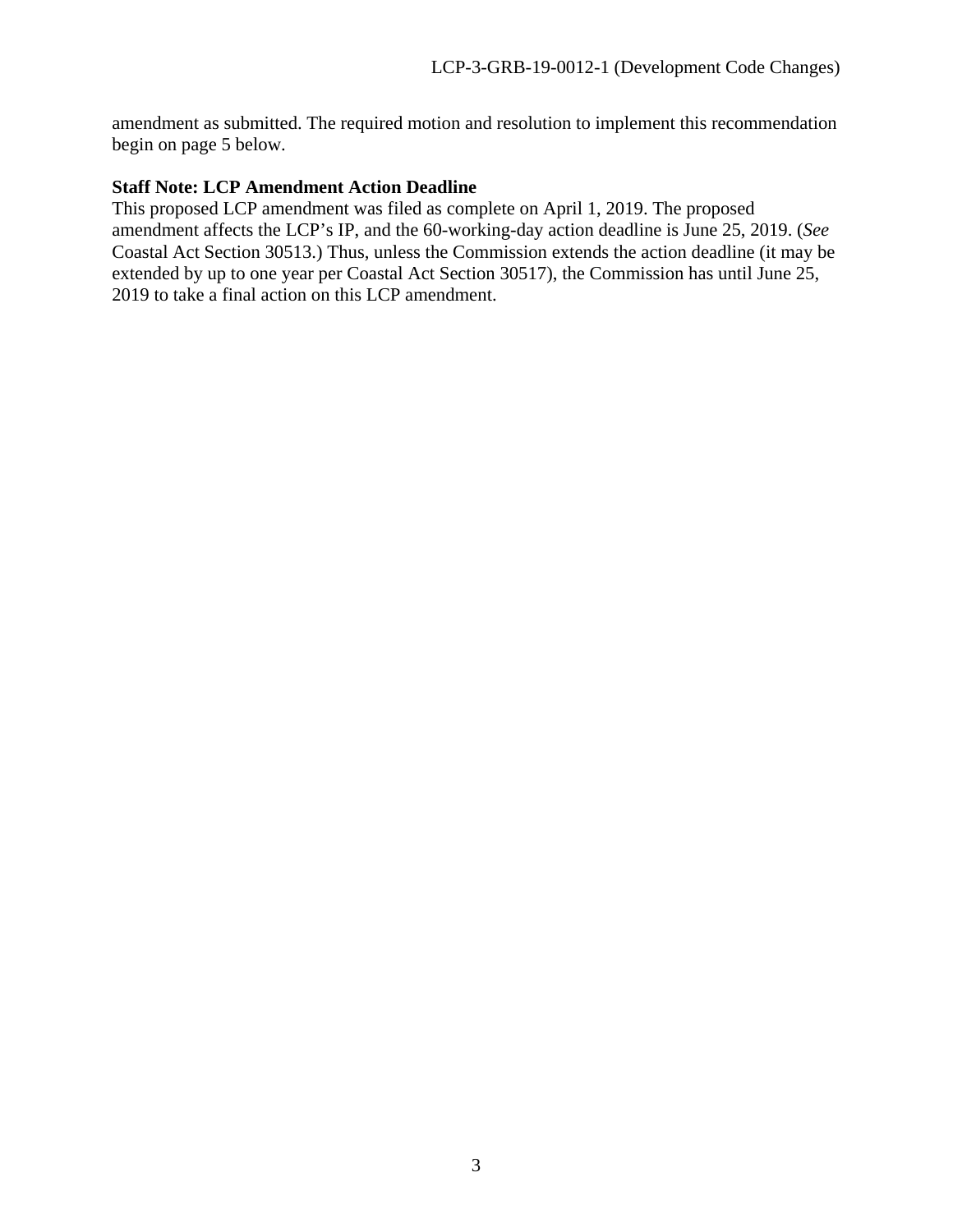# **TABLE OF CONTENTS**

# **EXHIBITS**

[Exhibit 1: Proposed IP Amendment](https://documents.coastal.ca.gov/reports/2019/5/w21a/w21a-5-2019-exhibits.pdf)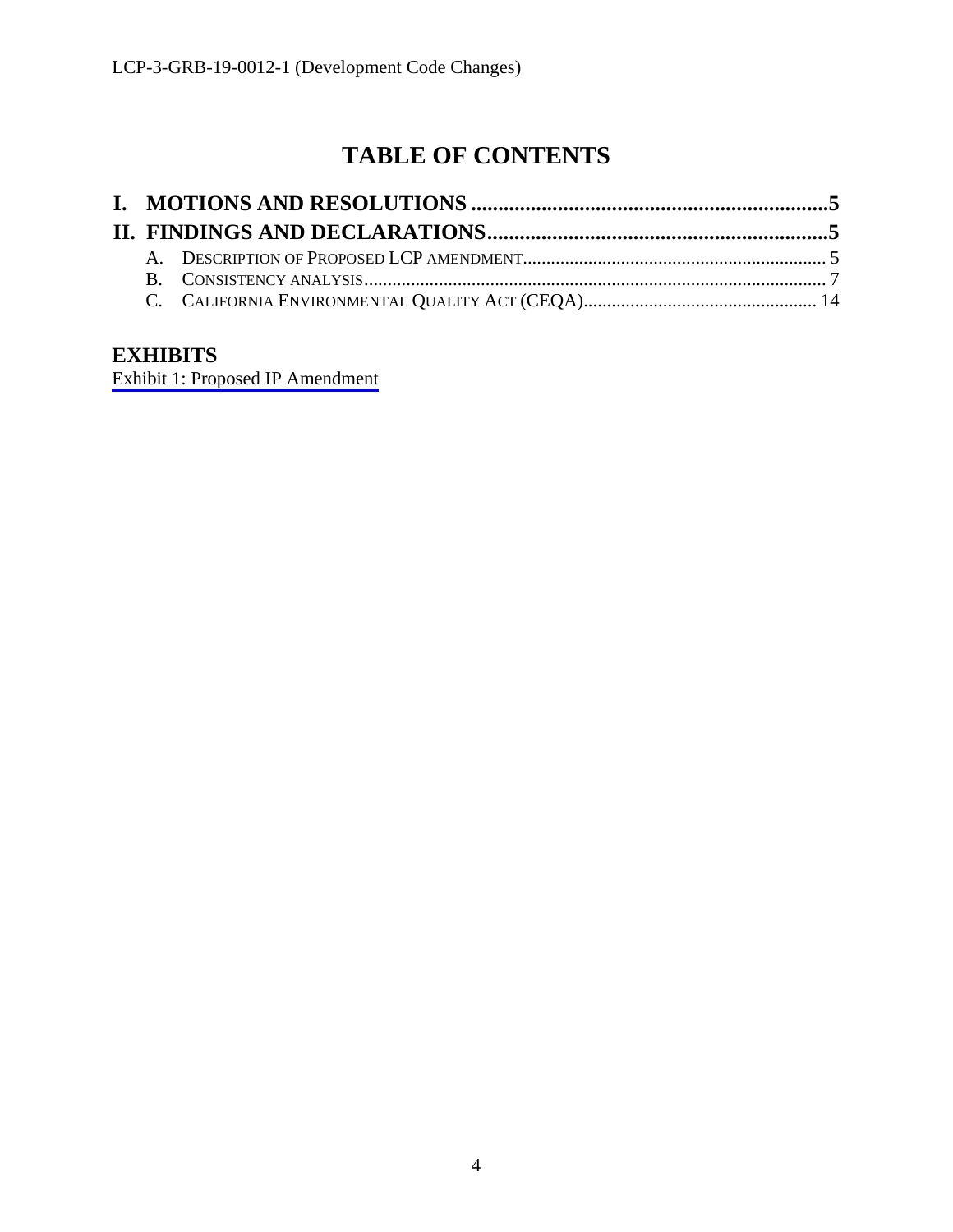# **I. MOTION AND RESOLUTION**

Staff recommends that the Commission, after public hearing, approve the proposed LCP amendment as submitted. The Commission needs to make one motion on the IP amendment in order to act on this recommendation.

#### **A. Certify the IP Amendment as Submitted**

Staff recommends a **NO** vote on the motion below. Failure of the motion will result in certification of the IP amendment as submitted and the adoption of the following resolution and findings. The motion passes only by an affirmative vote of a majority of the Commissioners present.

*Motion: I move that the Commission reject Implementation Plan Amendment Number LCP-3-GRB-19-0012-1 as submitted by the City of Grover Beach, and I recommend a no vote.* 

*Resolution: The Commission hereby certifies Implementation Plan Amendment Number LCP-3-GRB-19-0012-1 as submitted by the City of Grover Beach and adopts the findings set forth below on the grounds that the amendment is consistent with and adequate to carry out the certified Land Use Plan. Certification of the Implementation Plan amendment complies with the California Environmental Quality Act because either 1) feasible mitigation measures and/or alternatives have been incorporated to substantially lessen any significant adverse effects of the plan on the environment, or 2) there are no further feasible alternatives or mitigation measures which could substantially lessen any significant adverse impact which the Implementation Plan Amendment may have on the environment.* 

## **II. FINDINGS AND DECLARATIONS**

#### **A. DESCRIPTION OF PROPOSED LCP AMENDMENT**

The City of Grover Beach proposes a variety of amendments to its Development Code, which constitutes the City's certified IP component of its certified LCP (see **Exhibit 1** for proposed LCP amendment text). The amendment includes some changes that the City intends to include in the IP, but which would not apply in the coastal zone, and these are identified in Exhibit 1 and described below. The proposed changes to the IP can be categorized into four main components.

#### **1. Proposed Housing-Related Changes**

1

The City's Housing Element includes various programs that specify actions needed to implement the Housing Element's goals and policies. The amendment modifies the IP in response to directives in the Housing Element programs in the following ways:

a. PUD standards. The amendment would revise the IP's existing Residential Common Area Development (or Planned Unit Development (PUD))<sup>1</sup> standards to encourage

<sup>&</sup>lt;sup>1</sup> IP Section 4.30.030 defines "residential common area development" as any community apartment project, condominium, planned development, or stock cooperative, and any other project consisting of shares of individual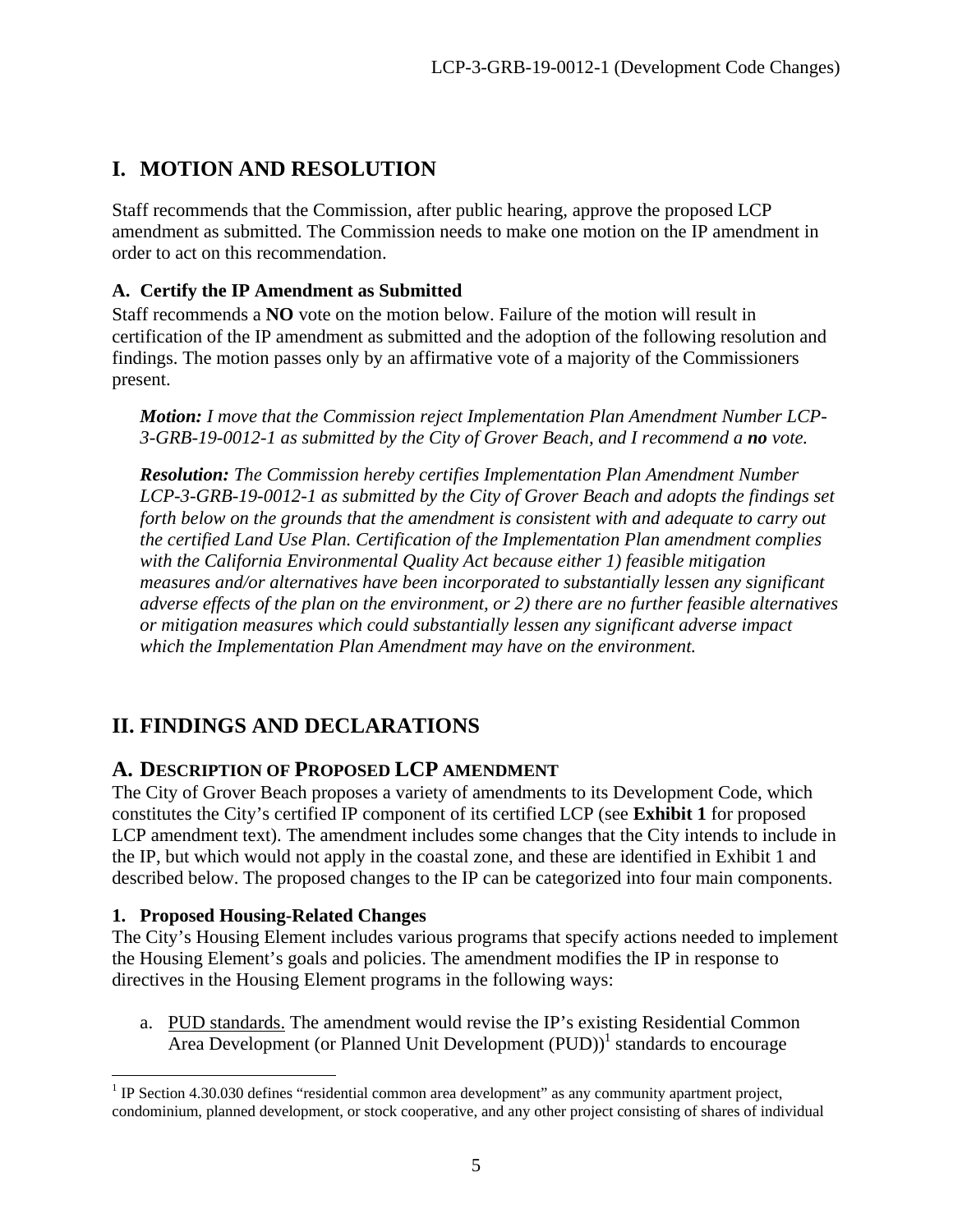development of underutilized lots in the City's higher density residential zones (Coastal Medium Density Residential (CR2) and Coastal High Density Residential (CR3)). Specifically, the amendment would eliminate the required 3,500-square-foot minimum lot size to allow PUD projects to achieve the maximum density allowed by the underlying zoning and would eliminate the minimum 35 percent (of total lot area) open space area requirement. $2$ 

b. Transitional and supportive housing, and emergency shelters. Currently, the IP allows transitional and supportive housing in residential zoning districts only. The amendment would add transitional and supportive housing as an allowed use in those commercial and industrial zoning districts where residential use is already allowed, subject to the same requirements that apply to other types of housing. Specifically, the amendment would add these uses to Coastal Visitor-Serving Commercial (CVS), Coastal Commercial (CC), Coastal Industrial (CI), and Coastal Industrial Commercial (CIC). The amendment would also reduce the minimum distance between emergency shelters in the existing emergency shelter overlay area from 1,000 feet to 300 feet, consistent with State law.

#### **2. LCP Implementation**

The City's most recent LCP update (certified by the Commission in 2014) included new language related to which portions of the Development Code constituted the IP. The update specified that all of the site development regulations in Chapter 5 of the Development Code were part of the LCP, including for flood hazards, street improvements and street trees, and utility undergrounding. Since that time, the City added grading, drainage, and stormwater management regulations to Chapter 5, but did not intend for those to be part of the LCP. As such, the proposed amendment clarifies that only those standards related to flood hazards, street improvements and street trees, and utility undergrounding constitute the IP portion of Chapter 5.

#### **3. Visitor-Serving Office Uses**

The City's most recent LCP update (certified by the Commission in 2014) consolidated 23 types of office uses into three types in the commercial zones, and inadvertently disallowed visitorserving offices. The amendment would add back visitor-serving offices as a permitted use in the CVS and CC commercial use tables, and add a definition for "visitor-serving office" to the IP.

ownership, together with areas to be owned or used in common by the unit owners which the City finds to be similar, designed and constructed for residential purposes.

 $2^2$  The changes shown in Exhibit 1 also include an increase in allowable lot coverage for PUD projects (from 35% to 50% in R2 and from 35% to 60% in R3), but these changes would only apply outside the coastal zone. In addition, the amendment would revise the requirements for farmworker housing in the urban reserve zone, which is an area located outside the coastal zone at the southern end of the City limits. Specifically, any proposed use in this zone is required to be considered under a specific plan, and the amendment would allow for farmworker housing to be approved prior to adoption of a specific plan. The amendment would not change any related requirements in the City's coastal zone. The amendment also proposes to amend the required findings for development permits other than CDPs to remove potential constraints for the entitlement of multi-family housing projects. All existing required CDP findings (listed under IP Section 6.20.040) for development proposed in the coastal zone portion of the City would remain unchanged.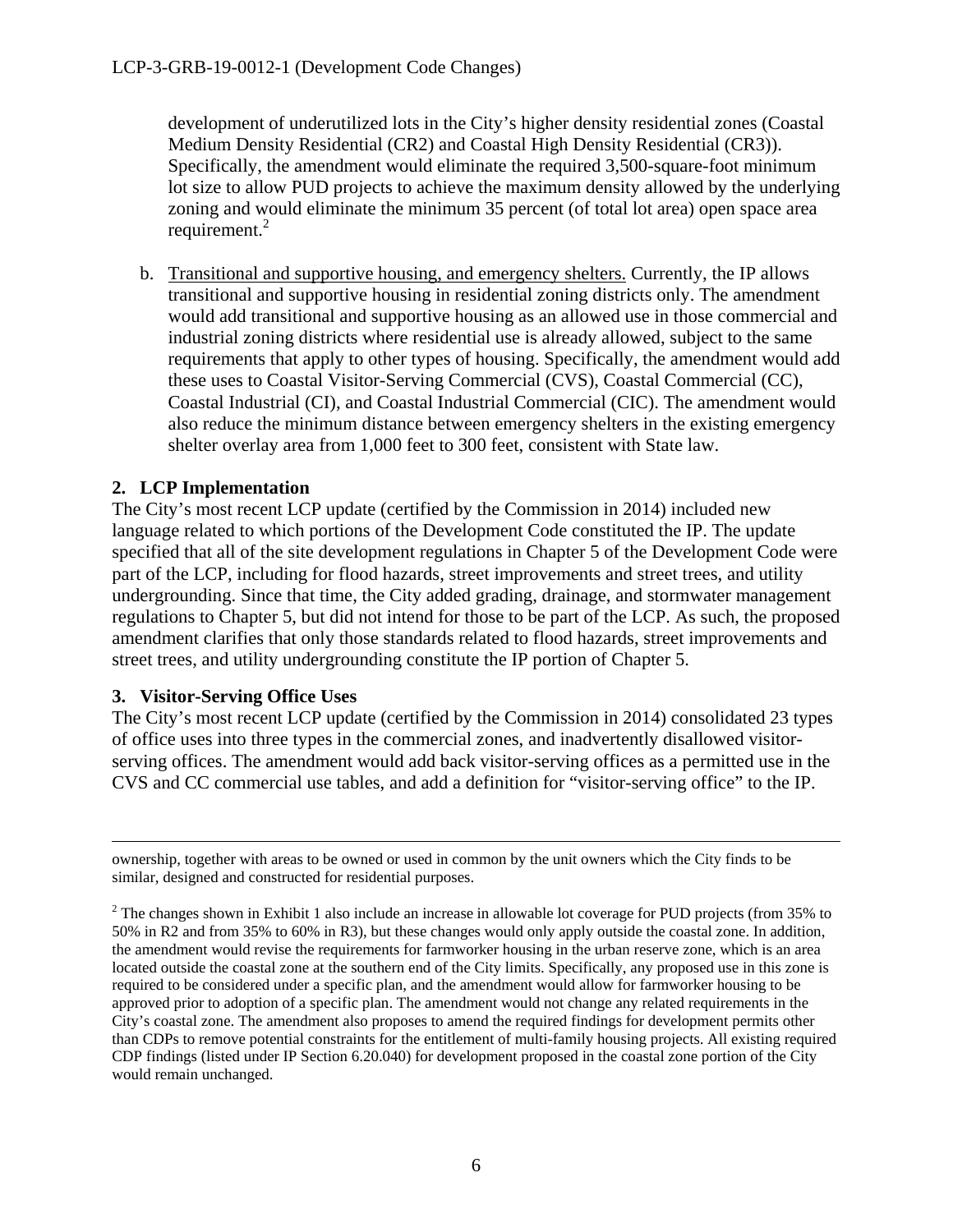#### **4. CDP Time Extensions**

The IP does not specify what extension, if any, is granted by filing an extension application for development permits (including CDPs). The amendment would specify that a 60-day time extension is automatically granted upon filing an extension application, or until the extension application is acted on, whichever occurs last. Also, the amendment would allow for additional time extensions to development permits (including CDPs) in situations where other permits from federal, state, or other local agencies are required if the City can find that the delay was not caused by the applicant's failure to pursue those other permits necessary to move forward with construction of the project.

Please see **Exhibit 1** for the proposed IP amendment text.

### **B. CONSISTENCY ANALYSIS**

#### **Standard of Review**

The proposed amendment affects the IP component of the City of Grover Beach LCP. The standard of review for IP amendments is that they must be consistent with and adequate to carry out the certified LUP.

#### *PUD Amendment*

The proposed changes related to PUD standards would apply to the CR2- and CR3-zoned areas of the City's coastal zone, and primarily affect considerations of density and lot coverage in those areas. The City's CR3-zoned area is located adjacent to Pismo Lake and Meadow Creek, and thus the LUP's environmentally sensitive habitat area, riparian, and water quality policies apply. The CR2- and CR3-zoned areas are located in the LCP's visual resource areas 3, 4, and 6, and thus the policies and actions related to those areas apply. And in general, density considerations also entail public service availability considerations, so those policies also must be considered. The City's Housing Element is not part of the certified LUP and thus the specific policies in that document are not included in the standard of review. Applicable LUP policies include:

#### *LUP Section 7.1 Land use designations*

*Medium Density Residential: This designation allows for small lot single-family attached or detached homes, duplexes, multi-family residential units, public and quasi-public uses and similar and compatible uses. Residential densities shall be in the range of 6 to 9 units per gross acre.* 

*High Density Residential: This designation provides for single-family attached homes, multi-family residential, mobile home parks, public and quasi-public uses and similar and compatible uses. Residential densities shall be in the range of 10 to 20 units per gross acre.* 

*LUP Section 2.1.5.B Inland Resource Areas – Water Resources – General:*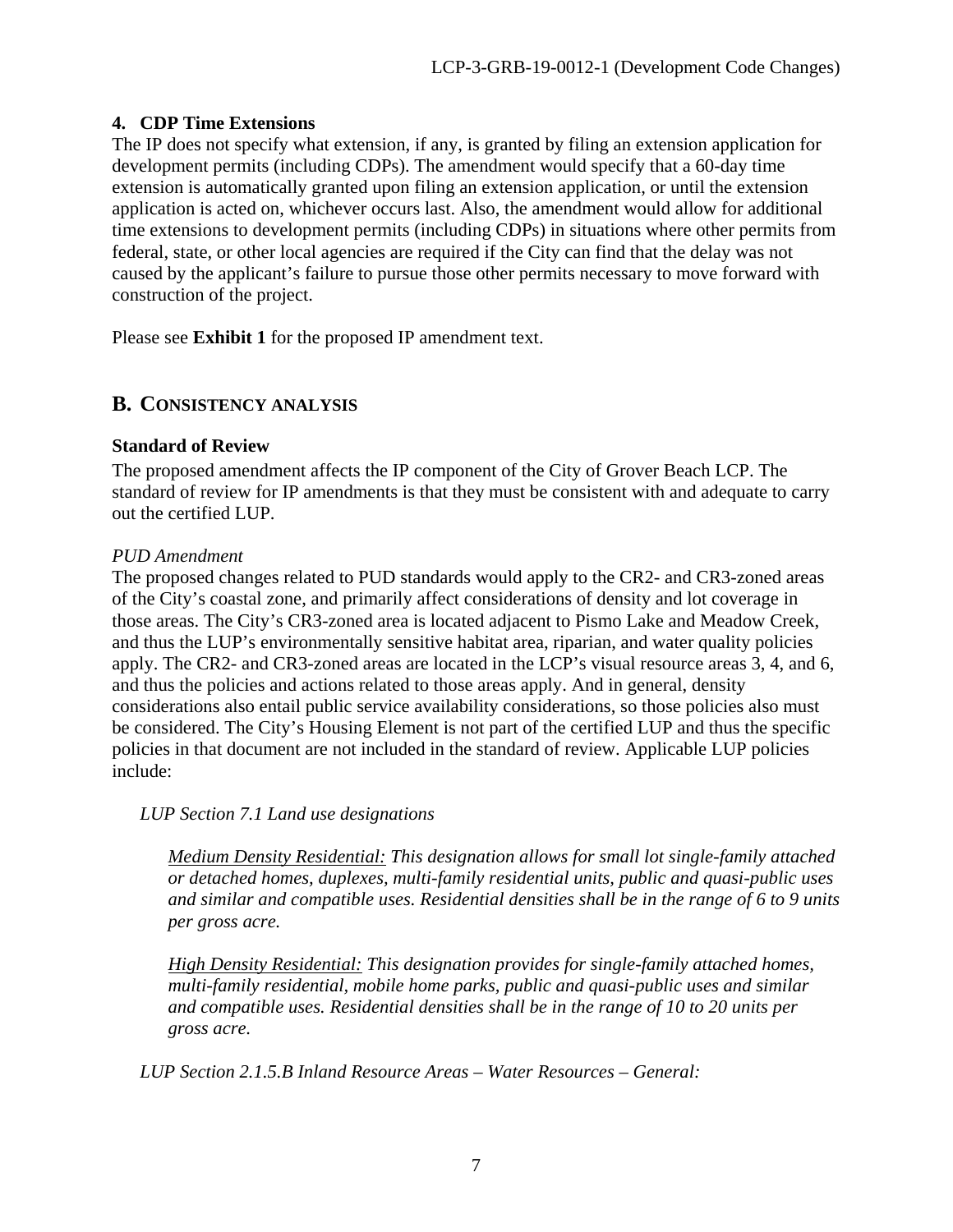*3. Policy: The City shall preserve and protect:* 

*a. The ecological integrity of creek corridors that support riparian resources by preserving native riparian plants, and to the extent feasible, removing invasive nonnative plants.* 

*b. Wetland resources including creeks and other seasonal wetland areas in conformance with Coastal Act Sections 30233 and 30236; all adverse impacts to riparian resources from any allowable development within wetlands or streams shall be fully mitigated.* 

*4. Policy. The City should manage its Meadow Creek wetlands, floodplains, and associated resources to achieve the multiple objectives of:* 

*a. Maintaining and restoring natural conditions and fish and wildlife habitat; b. Preventing loss of life and minimizing property damage from flooding; c. Providing recreational opportunities which are compatible with fish and wildlife habitat, flood protection, and use of adjacent private properties.* 

*5. Policy: Environmentally sensitive habitat areas (ESHA) shall be protected against any significant disruption of habitat values, and only uses dependent on those resources shall be allowed within those areas.* 

*6. Policy: Environmentally Sensitive Habitat Areas shall be buffered by a minimum of 50 feet. Development in areas adjacent to ESHA shall be sited and designed to prevent impacts which would significantly degrade those areas, and shall be compatible with the continuance of those habitat and recreation areas.* 

*7. Policy: New public or private developments adjacent to creeks, oak woodlands and wetlands must respect the natural environment and incorporate the natural features as project amenities, provided doing so does not diminish natural values. Developments along creeks should include public access across the development sites to the creek and along the creek, provided that wildlife habitat, public safety, and reasonable privacy and security of the development can be maintained.* 

*16. Policy: All new development shall protect the quality of water bodies and drainage systems through adaptive site design, stormwater management, and the implementation of Best Management Practices (BMPs) for stormwater management, including, but not necessarily limited to, those identified in the California Storm Water Best Management Practice Handbooks (March 1993).* 

*18. Action: To ensure new development and the redevelopment of existing sites adequately protects water quality, the City shall consider, and implement where appropriate, low impact development options and revisions to the City's water quality management regulations consistent with the Storm Water Management Program adopted by the Regional Water Quality Control Board.*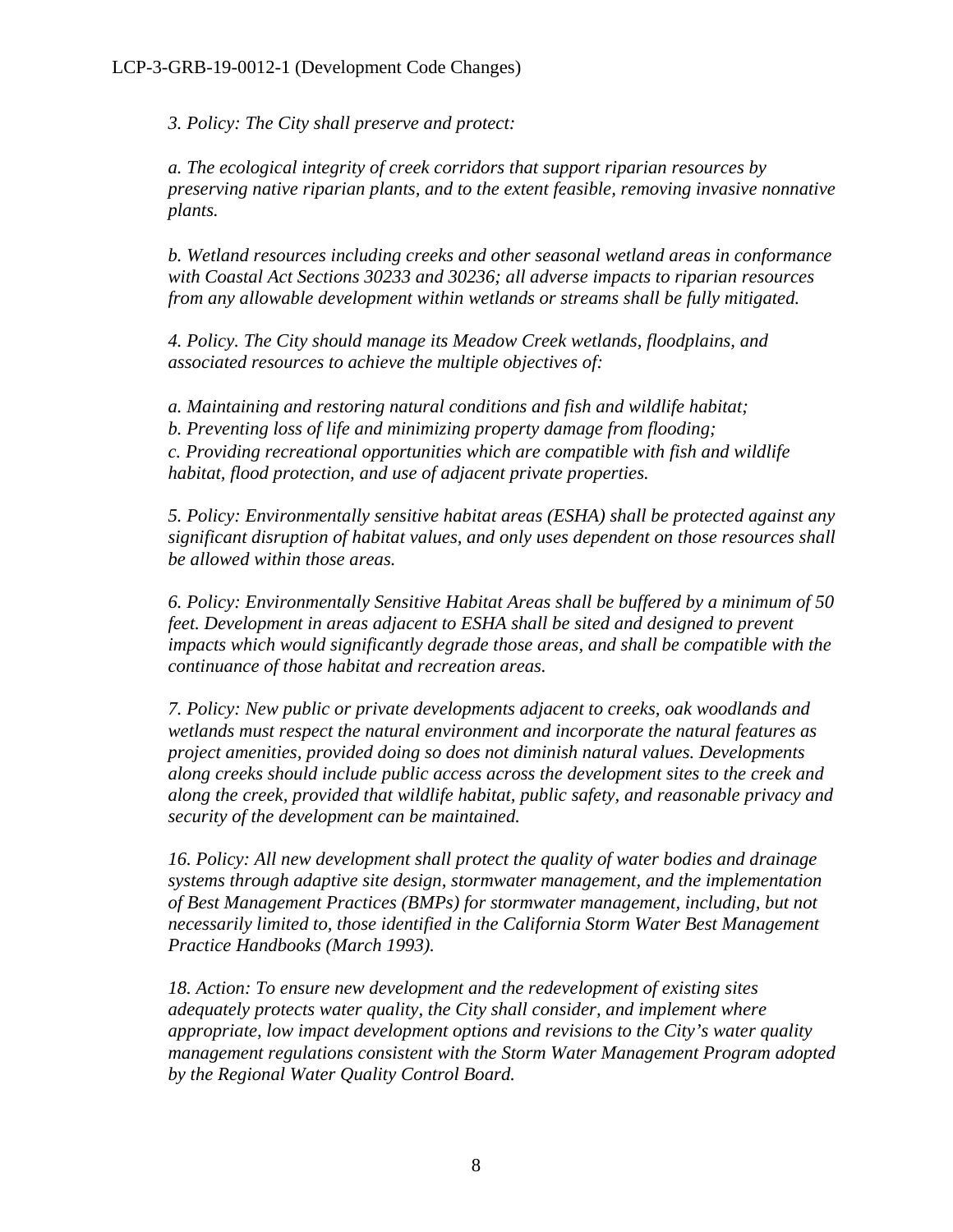*21. Action: The City shall comply with relevant provisions of the National Pollution Discharge Elimination (NPDES) program as part of the development review process.* 

*LUP Section 2.2 Visual Resource Areas – Areas 3, 4, and 6* 

*2.2.4.C.3 Area 3 - Policy: As the areas east of Highway 1 in this area develop or redevelop, the area shall be screened from the Highway 1 viewshed by shrubs and low growing trees (8' to 12' mature height).* 

*2.2.4.D.1 Area 4 - Action: Views or vistas to the scenic dunes and shoreline westerly and southerly of this area shall be considered and protected as a resource of public and private importance. Permitted development shall be sited and designed to protect and enhance where feasible the views or vistas to shoreline areas. Said development shall be visually compatible with the character of the surrounding areas.* 

*2.2.4.D.2 Area 4 - Policy: All new structures in this area shall utilize designs and materials which are compatible with the character of existing single-family homes.* 

*2.2.4.F.1 Area 6 - Action: Building code enforcement in this area should be given high priority to ensure that the visual and structural quality of marginal and substandard dwellings is upgraded. Assistance from community volunteers in identification of visually degraded structures and grounds could be encouraged for this purpose.* 

*LUP Chapter 6.0 Public Works* 

*6.7.1.6: Water Supply - Policy: Development shall only be approved if it is first clearly demonstrated that the development will be served by an adequate, long-term public water supply.* 

*6.7.1.7. Water Supply - Policy: To minimize the need for the development of new water sources and facilities and sewer treatment needs, the City shall promote water conservation both in City operations and in private development.* 

*6.7.2.4: Sewer Service - Policy: Development shall only be approved if it is first clearly demonstrated that there is adequate, long-term public wastewater treatment capacity to serve such development.* 

*6.7.3.4: Circulation - Policy: To protect public access to the shoreline and reserve limited road capacity for coastal priority uses, development shall be required to identify and appropriately offset all circulation impacts, with preference given to mitigation measures designed to improve public recreational access and visitor-serving circulation.*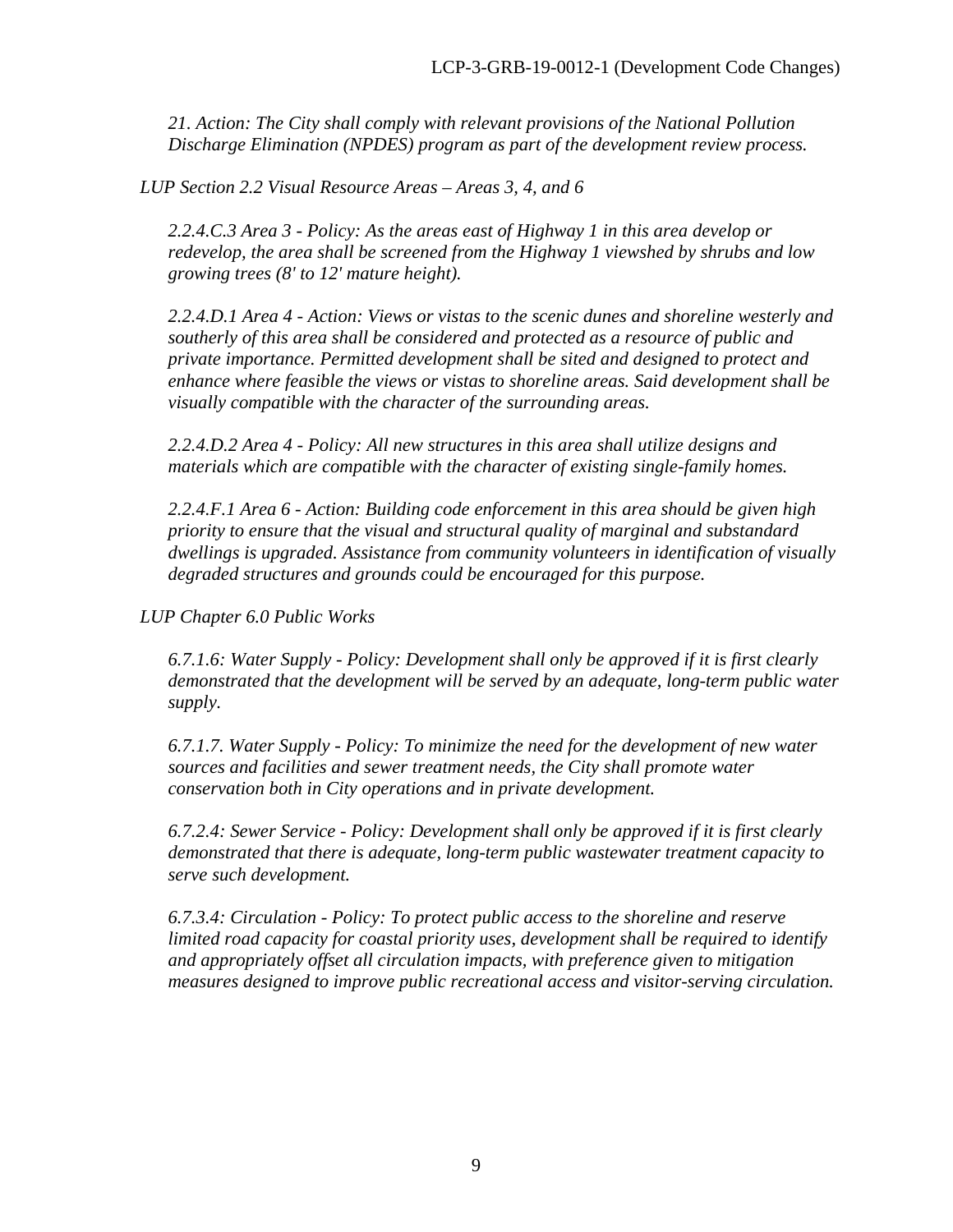#### *Transitional/Supportive Housing and Emergency Shelter Amendments*

The proposed transitional and supportive housing and emergency shelter changes, as well as the proposed visitor-serving office use change, would affect the commercial and industrial areas of the City's coastal zone, and applicable provisions of the LUP include:

#### *LUP 7.1 Land use designations*

*Visitor Serving – Mixed Use: This designation accommodates a complementary range of hotels and motels, bed and breakfast accommodations, convention facilities, restaurants, recreational uses and retail sales primarily for the convenience of visitors. This category is intended to foster the establishment of a pedestrian-oriented area near the beachfront, the train station, and the entrance to the Oceano Dunes State Vehicular Recreation Area, and Pismo State Beach that provides convenience goods and services for visitors to Grover Beach and the surrounding neighborhood areas. Opportunities to provide family oriented businesses within this area should be explored. The Visitor Serving- Mixed Use category allows for both vertical (different uses stacked above one another) and horizontal (different ground level uses on a single parcel) mixed use opportunities.* 

*In general, ground floor development within the Visitor Serving - Mixed-Use designation should be reserved for retail shops, eating and drinking establishments, and visitor accommodations, with the upper floors reserved for additional visitor accommodations, offices and dwellings. To assure adequate space for visitor-serving uses, properties within this designation should not include general retail stores unless oriented to visitors, auto repair, or business services. Although mixed-use development is encouraged, it is not required.* 

*The ratio of building floor area to site area shall not exceed 3.0. The Zoning Regulations will establish maximum building height and lot coverage, and minimum setbacks from streets and other property lines, as well as procedures for exceptions to such standards in special circumstances. However, the maximum building height for structures in this designation shall be 40 feet or 3 stories, whichever is greater. A higher building height may be established for specific areas by the Development Code.* 

*When dwellings are provided in the Visitor Serving - Mixed Use zone, they shall not exceed 20 units per acre. So long as the floor area ratio is not exceeded, the maximum residential density may be developed in addition to nonresidential development on a site.* 

*Industrial: The Industrial designation allows for planned industrial parks, warehouses, retail uses when accessory to a warehouse or industrial use, light manufacturing and assembly, and similar and compatible uses. In addition, the Industrial designation accommodates smaller service businesses such as contractor's yards and car storage. This designation also allows for automobile service and repair shops, wholesalers and commercial uses related to building and mechanical material sales and supply.* 

*The ratio of floor area to site area shall not exceed 0.50. The Zoning Regulations will establish maximum building height and lot coverage, and minimum setbacks from streets*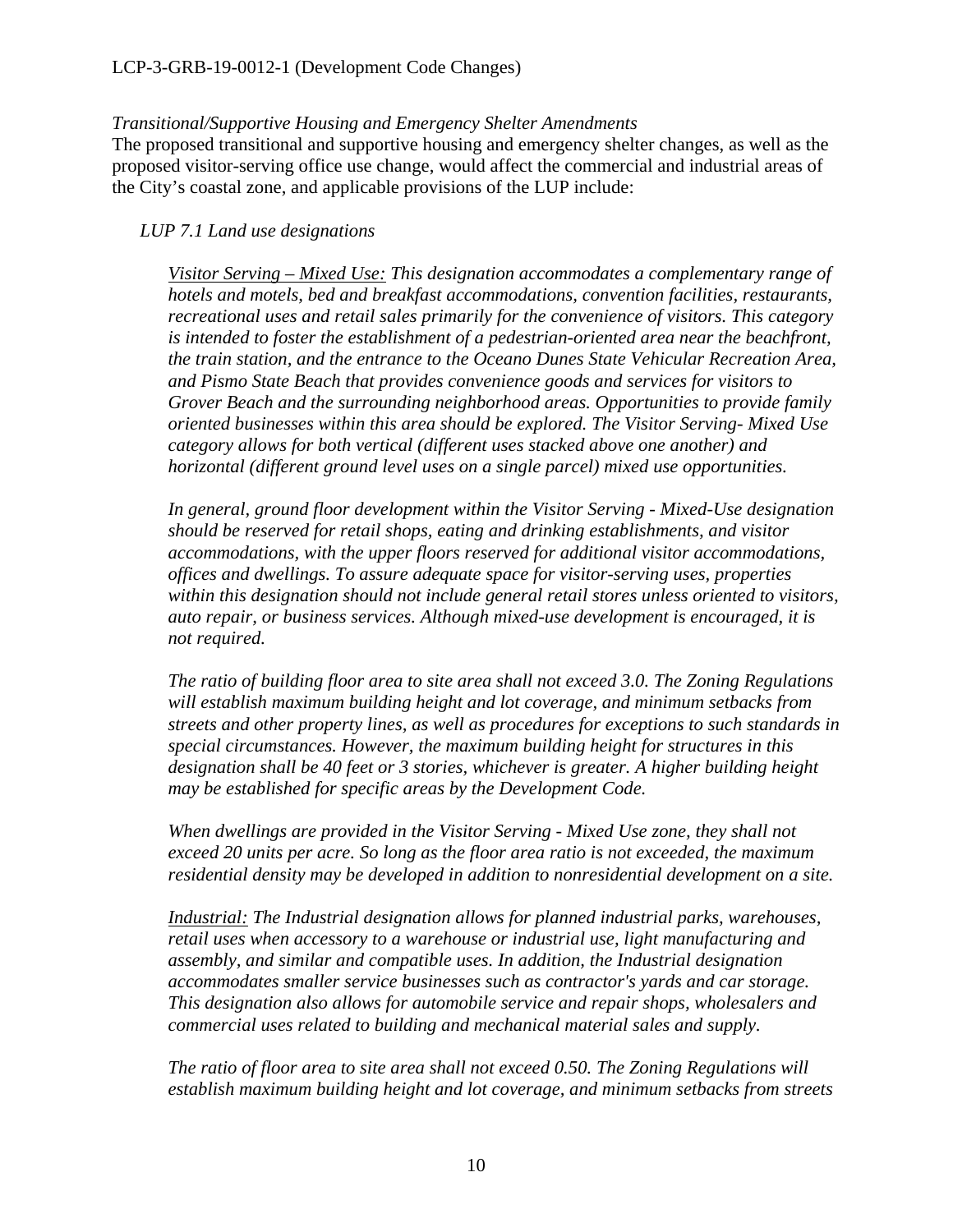*and other property lines, as well as procedures for exceptions to such standards in special circumstances. Development review will determine a project's realized building intensity, to reflect existing or desired architectural character in a neighborhood.* 

*Dwellings may be provided as part of a specially approved mixed-use development which may include live-work settings, caretaker's residences, or other similar and compatible living arrangements. The appropriate residential density would be set considering the maximum residential density allowed in any neighboring residential area.* 

#### **Consistency Analysis**

1

In the City of Grover Beach's coastal zone, Residential Common Area Developments, otherwise known as Planned Unit Developments (PUDs), are allowed in the Coastal Medium Density Residential Zone (CR2) and Coastal High Density Residential Zone (CR3). The proposed changes to the IP's PUD standards would eliminate the required minimum lot size (3,500 square feet) and the open space area requirement (35% of the total lot area) for new lots with a PUD.<sup>3</sup>

The City's Housing Element (which is not part of the LCP) encourages changes to the PUD standards to encourage development of the small, underutilized parcels in the higher density residential zones, including with respect to lot coverage specifically (Housing Element Program 1.4). The City states that the minimum lot size requirement of 3,500 square feet in the CR3 zone prevents the typical 7,500-square-foot lot from being developed with any more than two PUD units. The elimination of the minimum lot size requirement would allow the maximum density, consistent with the zoning, to be developed. So in the case of a 7,500-square-foot lot zoned CR3, up to four units could be developed in a PUD under the proposed change.<sup>4</sup>

This change is consistent with the LUP's land use designations for medium and high density residential, which specifically allow for multi-family and duplex housing, and would also be consistent with the LUP's specific units-per-acre specified for each designation, which is six-tonine-units per gross acre for medium density residential and 10-to-20-units per gross acre for high density residential. On its face, the proposed change would allow for more dense residential development (i.e., more units per acre than under the current PUD standards), but the new allowable density would actually be the same as what is currently allowed under the CR2 and CR3 zoning absent a PUD. In other words, the amendment would allow for a PUD to be developed at the same density and coverage limits as say, an apartment complex, but with the benefits of a PUD (namely, single-family residences on their own separate lots with the ability to

 $3$  As a result of the elimination of the minimum lot size, the City also proposes to increase maximum lot coverage from 35% to 50% in the R2 zone and from 35% to 60% in the R3 zone to accommodate the increased density, but this particular change would not apply in the coastal zone because the City did not specify that it would apply in the CR2 and CR3 zones.

<sup>&</sup>lt;sup>4</sup> The City's CR3 zoning allows for 20 units per acre. The City calculates gross acreage as the entire area of a lot measured to the center line of the street so, according to the City, for a typical 7,500 square foot lot, the actual total gross acreage can be around 9,250 square feet when the street area is included. The following calculation provides the allowed number of units on a 9,250-square-foot CR3-zoned parcel: 9,250 square feet / 43,560 square feet (one  $|a| = 0.21$  acre x  $20 = 4.2$  units.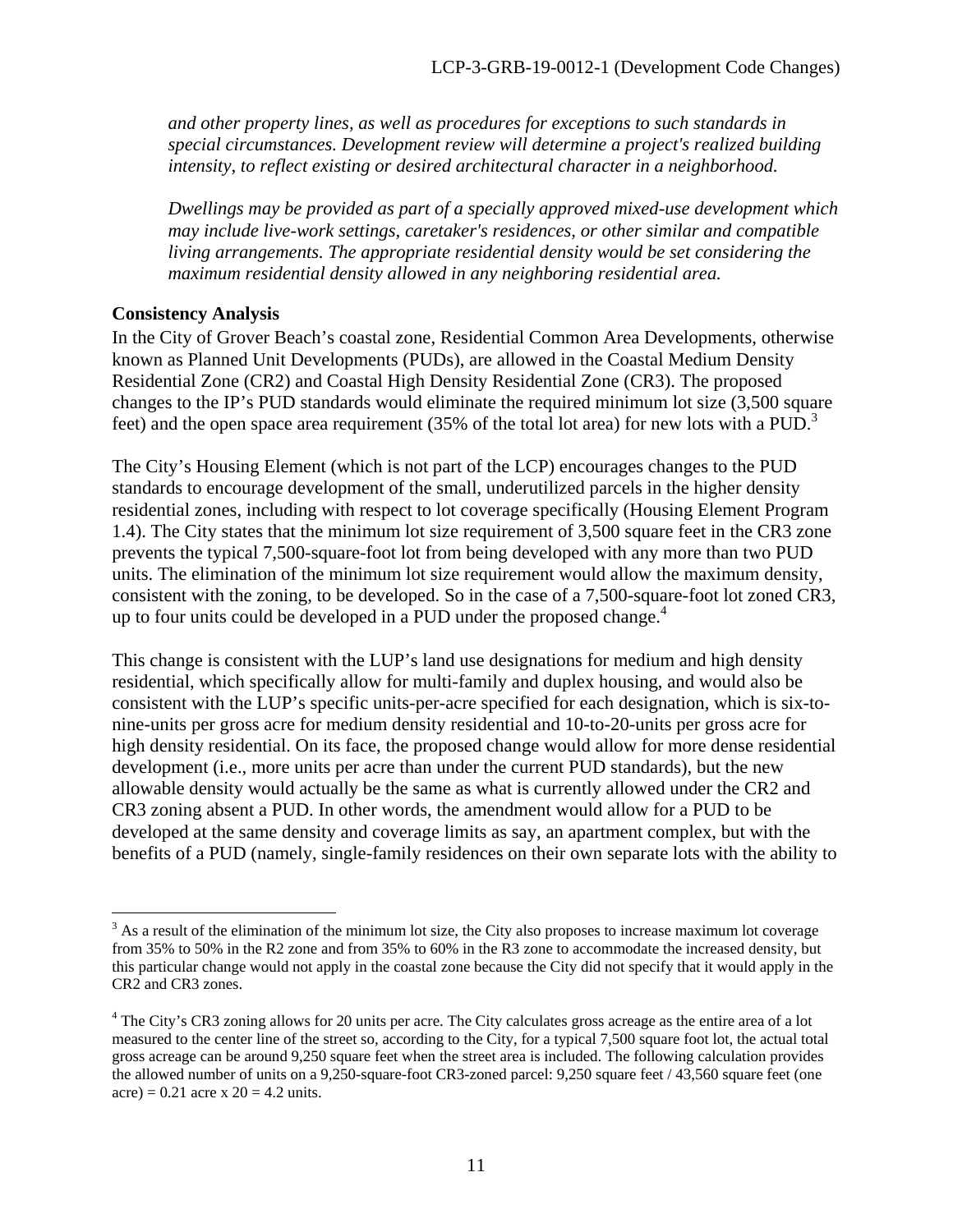#### LCP-3-GRB-19-0012-1 (Development Code Changes)

be sold separately). Elimination of the open space area<sup>5</sup> requirement for PUDs would accommodate the change to allow for density consistent with the zoning, since such maximum density may not be achievable if 35 percent of each lot is required to be committed to common open space. This proposed change means that PUD projects are not required to provide common open space area and that they would more closely resemble non-PUD multi-family projects. Again, the primary difference between a standard multi-family residential project (like an apartment building) and a PUD project in CR2 or CR3 is that the PUD consists of single-family units that are on separate lots with the ability to be bought and sold individually. Furthermore, the PUD standards require private yard area on each lot, which is something that is not required for non-PUD multi-family residential projects, so PUDs are already required to provide more outdoor living space than their standard residential counterparts on the same CR2- and CR3 zoned lots. As such, the amendment does not represent a material or significant change that would invoke LCP inconsistencies in regards to potential coverage and density issues, including with respect to public services, and PUD projects must still meet the applicable LCP standards related to environmentally sensitive habitat area (ESHA), wetlands, flood hazards, and public view requirements. The proposed change is therefore consistent with and adequate to carry out the LUP.

The second set of proposed changes related to the City's Housing Element would allow transitional and supportive housing  $6$  in all zones that already allow residential use and would reduce the minimum distance between emergency shelters.<sup>7</sup> With respect to transitional and supportive housing, this use is currently allowed in the City's coastal zone in all residential districts (Coastal Planned Low Density Residential (CPR1), Coastal Low Density Residential (CR1), Coastal Medium Density Residential (CR2), and Coastal High Density Residential (CR3)). The amendment would also add this type of housing to the City's coastal zone for commercial and industrial districts (Coastal Visitor-Serving Commercial (CVS), Coastal Commercial (CC), Coastal Industrial (CI), and Coastal Industrial Commercial (CIC)), which also currently allow residential use. Regarding emergency shelters, which are allowed only in the City's emergency shelter overlay zone in the CI district, this use is currently required by IP Section 2.90.030.C to be 1,000 feet from another emergency shelter. The proposed amendment would reduce that distance to 300 feet. These proposed changes are specifically identified in the Housing Element (Program 4.4) as actions needed to implement the City's housing goals and policies (and ultimately, to be consistent with State housing laws).

 $\overline{a}$ 

 $<sup>5</sup>$  IP Section 4.30.030 defines open space (in a PUD context) as landscaped areas, open patios, open walkways, lawns</sup> and outdoor common recreation areas.

 $6$  IP Section 9.10.020 defines "transitional housing" as rental housing for stays of at least six months but where the units are recirculated to another program recipient after a set period, as defined in Section 50675.2 of the State's Health and Safety Code. Transitional housing may be designed for homeless individuals or families transitioning to permanent housing. Supportive housing is defined in Section 50675.14 of the Health and Safety Code and has no limit on the length of stay, is linked to onsite or offsite services, and is occupied by a target population as defined in the Health and Safety Code.

<sup>&</sup>lt;sup>7</sup> IP Section 9.10.020 defines an "emergency shelter" as a facility for the temporary overnight shelter of indigents operated by a public or non-profit agency.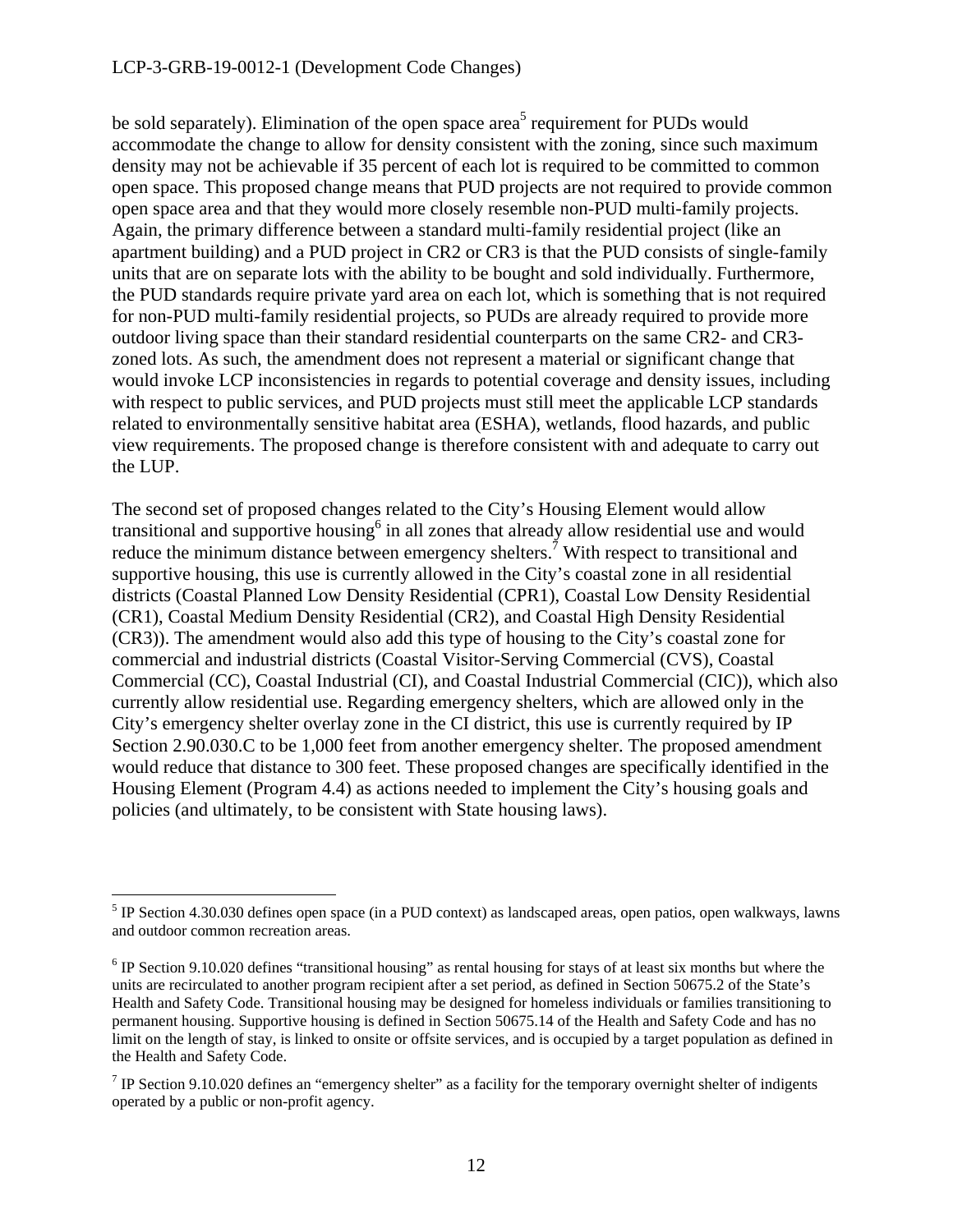The corresponding LUP land use designations to the commercial and industrial zoning districts (Visitor Serving – Mixed Use and Industrial, respectively) allow for various uses, including residential. Specifically, the LUP states that for the Visitor Serving – Mixed Use designation, the development of maximum residential density in addition to nonresidential development on a site is allowed so long as the floor area ratio is not exceeded, and that dwellings may be provided in these areas at a density not to exceed 20 units per acre. With respect to the Industrial land use designation, the LUP states that dwellings may be provided as part of a specially-approved mixed use development, and that density should be consistent with the maximum allowed residential density of the neighboring residential area. The addition of transitional and supportive housing to the commercial and industrial zoning districts would be consistent with the LUP's allowance for residential use in those areas, and would not introduce a new type of use incompatible with existing allowed uses. All existing LCP standards with respect to physical development of a site for residential use, as well as all existing standards related to ESHA, public view requirements, etc., would continue to apply in these districts and, as such, the addition of another type of residential use to the commercial and industrial districts is consistent with the LUP. The proposed change is therefore consistent with and adequate to carry out the LUP.

The portion of the emergency shelter overlay zone that is located in the coastal zone is a oneblock industrial area along South 4<sup>th</sup> Street between Leoni Drive and Calvin Court, and thus the proposed change related to distances between shelters would apply to a relatively small area. The proposed reduction in distance is a change in the standards for an existing use, and is consistent with the LUP's allowance for this type of use in the Industrial land use designation ("dwellings…as part of a specially approved mixed use development, which may include livework settings, caretaker's residences, or other similar and compatible living arrangements"). The distance reduction would not result in any impacts to coastal resources or public access given the nature of this type of use already allowed in an existing developed, industrial area.

The other portions of the proposed amendment encompass minor procedural clean-up and clarifications to the IP. First, as described above, Chapter 5 of the Development Code is comprised of site development standards related to flood hazards, street improvements and street trees, utility undergrounding, grading, drainage, and stormwater management. The LCP includes the sections related to flood hazards, street improvements and street trees, and utility undergrounding, but not the grading, drainage, and stormwater management standards and specifications since those are covered by other resource protection policies and regulations in the LCP. So, the City proposes to simply make this clarification in the list of what components of the Development Code comprise the IP in the introductory text of the Development Code. This change corrects an inadvertent mistake in the Development Code and makes clear what sections comprise the existing IP, and is consistent with and adequate to carry out the LUP.

Next, the proposed addition of visitor-serving offices as an allowed use in the coastal zone commercial zoning districts (Coastal Visitor-Serving Commercial (CVS) and Coastal Commercial (CC)) corrects the inadvertent deletion of this type of office use in these districts that occurred in 2014 when the City updated its LCP. This proposed change is consistent with the LUP's specific allowance for offices and visitor-serving uses in the applicable land use designation (Visitor Serving – Mixed Use) and, as such, implements the LUP's development vision in these two commercial zoning districts.